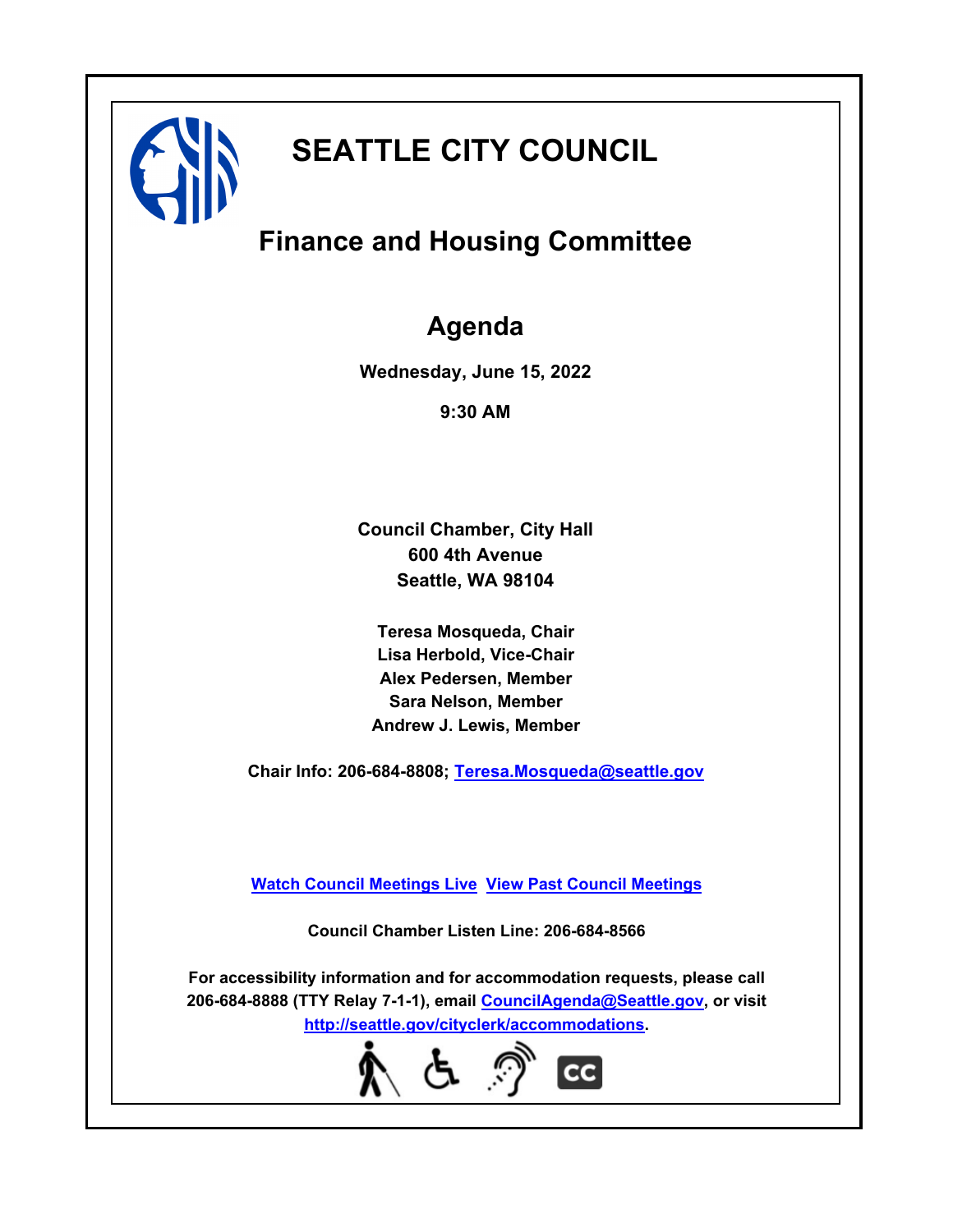## **SEATTLE CITY COUNCIL Finance and Housing Committee Agenda June 15, 2022 - 9:30 AM**

## **Meeting Location:**

Council Chamber, City Hall, 600 4th Avenue, Seattle, WA 98104

### **Committee Website:**

http://www.seattle.gov/council/committees/finance-and-housing

This meeting also constitutes a meeting of the City Council, provided that the meeting shall be conducted as a committee meeting under the Council Rules and Procedures, and Council action shall be limited to committee business.

> Members of the public may register for remote or in-person Public Comment to address the Council. Details on how to provide Public Comment are listed below:

Remote Public Comment - Register online to speak during the Public Comment period at the meeting at http://www.seattle.gov/council/committees/public-comment. Online registration to speak will begin two hours before the meeting start time, and registration will end at the conclusion of the Public Comment period during the meeting. Speakers must be registered in order to be recognized by the Chair.

In-Person Public Comment - Register to speak on the Public Comment sign-up sheet located inside Council Chambers at least 15 minutes prior to the meeting start time. Registration will end at the conclusion of the Public Comment period during the meeting. Speakers must be registered in order to be recognized by the Chair.

Submit written comments to Councilmember Mosqueda at Teresa.Mosqueda@seattle.gov

*Please Note: Times listed are estimated*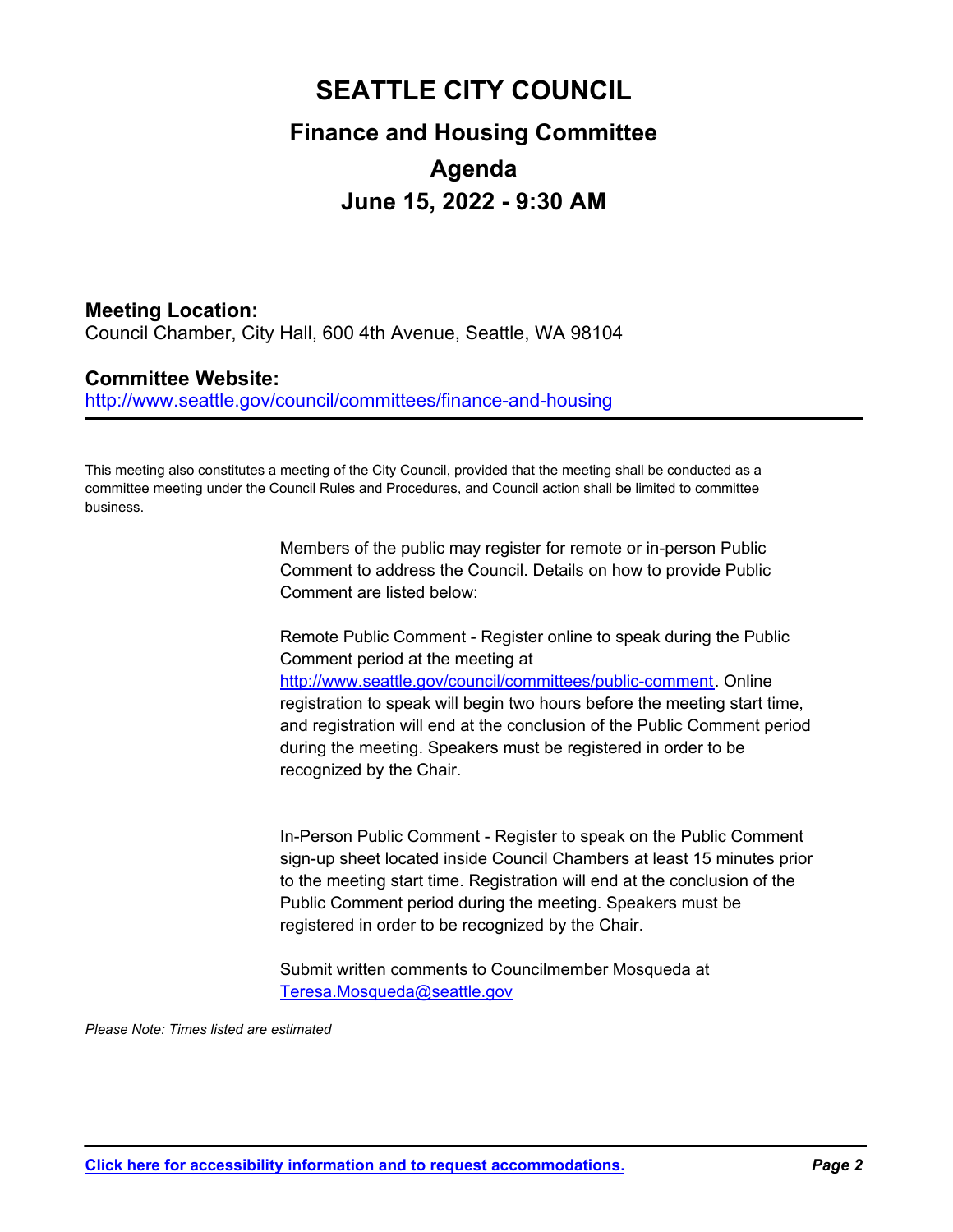- **A. Call To Order**
- **B. Approval of the Agenda**
- **C. Public Comment**
- **D. Items of Business**
- **Appointment of Cara Kadoshima Vallier as member, Housing Levy Oversight Committee, for a term to December 31, 2023. 1.** [Appt 02195](http://seattle.legistar.com/gateway.aspx?m=l&id=/matter.aspx?key=12927)

*Attachments:* [Appointment Packet](http://seattle.legistar.com/gateway.aspx?M=F&ID=6d719d21-00c7-4937-a19e-3dedbf57603f.pdf)

**Briefing, Discussion, and Possible Vote**

**Presenter:** Kelli Larsen, Office of Housing

**AN ORDINANCE relating to housing for low-income households; adopting amended Housing Funding Policies for housing programs and investments; authorizing actions by the Director of Housing regarding past and future housing loans and contracts; and ratifying and confirming certain prior acts. 2.** [CB 120343](http://seattle.legistar.com/gateway.aspx?m=l&id=/matter.aspx?key=12992)

*Attachments:* [Ex A - Housing Funding Policies](http://seattle.legistar.com/gateway.aspx?M=F&ID=af84f57d-a691-46b6-a6da-f48e3579c2d2.docx)

*Supporting*

**Documents:** [Summary and Fiscal Note](http://seattle.legistar.com/gateway.aspx?M=F&ID=019678b0-44ca-42ee-b4d7-48724523286d.docx) **[Presentation](http://seattle.legistar.com/gateway.aspx?M=F&ID=951bb2d7-324d-4918-a87b-f285f52c7d2f.pptx)** [OH SLI response](http://seattle.legistar.com/gateway.aspx?M=F&ID=f57eb975-9553-4089-90b5-e6f2eb380f51.pdf)

**Briefing, Discussion, and Possible Vote**

**Presenters:** Maiko Winkler-Chin, Director, and Kelli Larsen, Office of Housing; Miguel Maestas, El Centro de la Raza; Velma Veloria, Filipino Community Center; and Jamie Lee from Seattle Chinatown International District Preservation and Development Authority